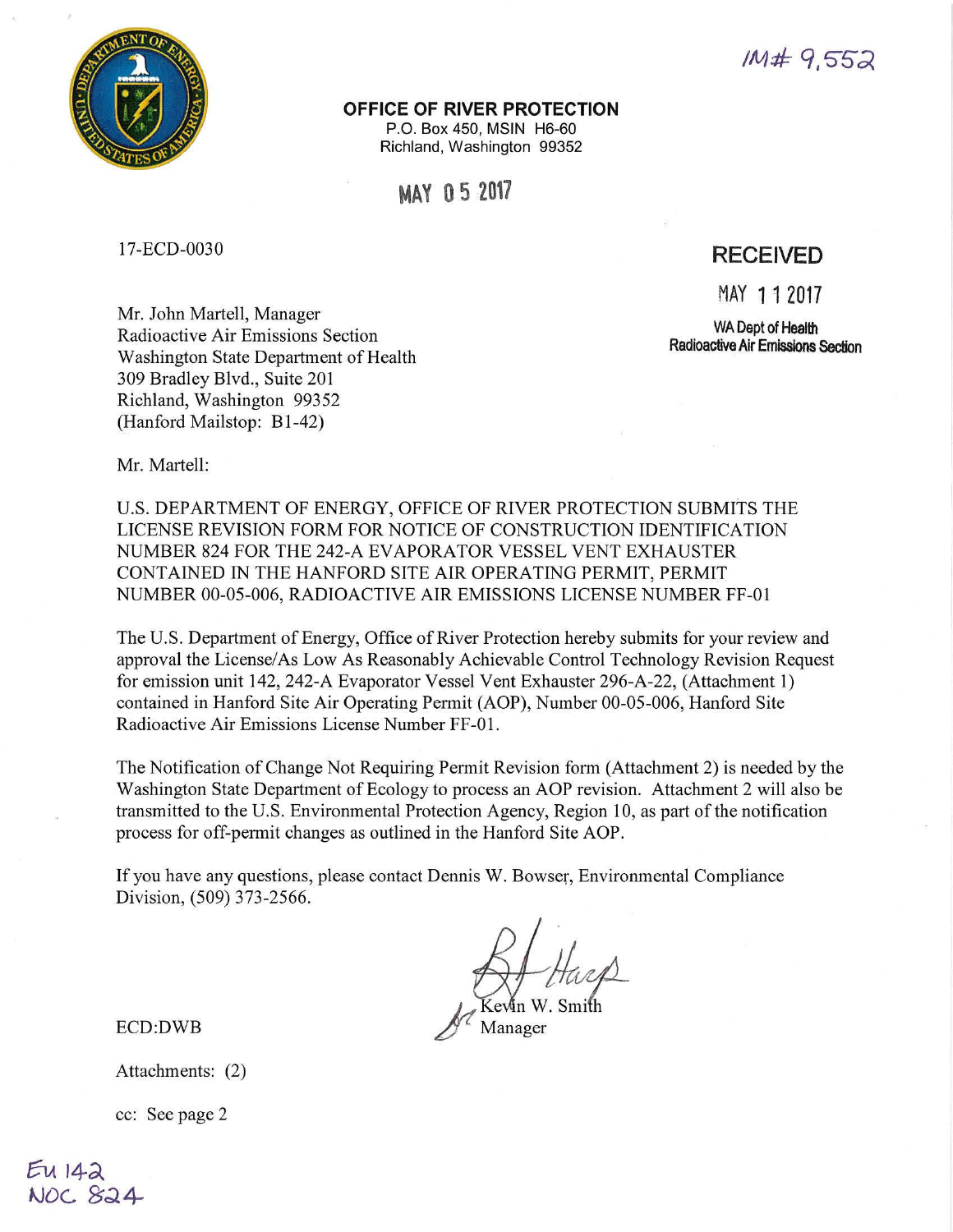Mr. John Martell 17-ECD-0030

cc w /attachs: P.M. Gent, Ecology J. McAuly, EPA (Region 10, Seattle) R.A. Kaldor, MSA E.T. Faust, RL BNI Correspondence Environmental Portal, LMSI WRPS Correspondence

cc w /o attachs: B.G. Erlandson, BNI R.S. Skeen, CTUIR S.L. Dahl, Ecology G. Bohnee, NPT K. Niles, Oregon Energy J.W. Schmidt, WDOH R.J. Utley, WDOH J.A. Joyner, WRPS R. Jim, YN D. Rowland, YN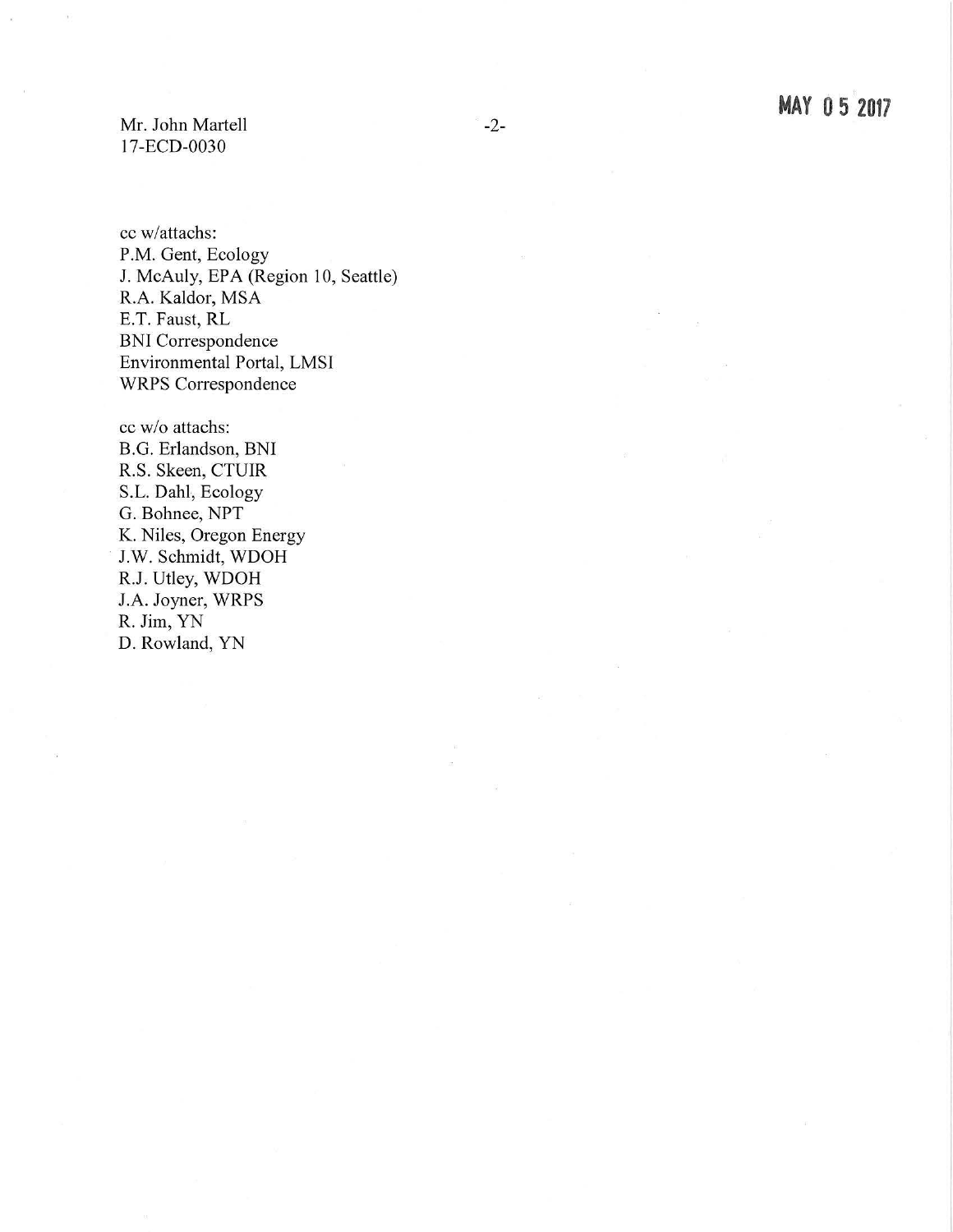Attachment 1 17-ECD-0030  $(1$  Page)

# License/ALARACT Revision Request

"Operation of the 242-A Evaporator Emission Unit 296-A-22"

 $0 - 0$ Dennis W. Bowser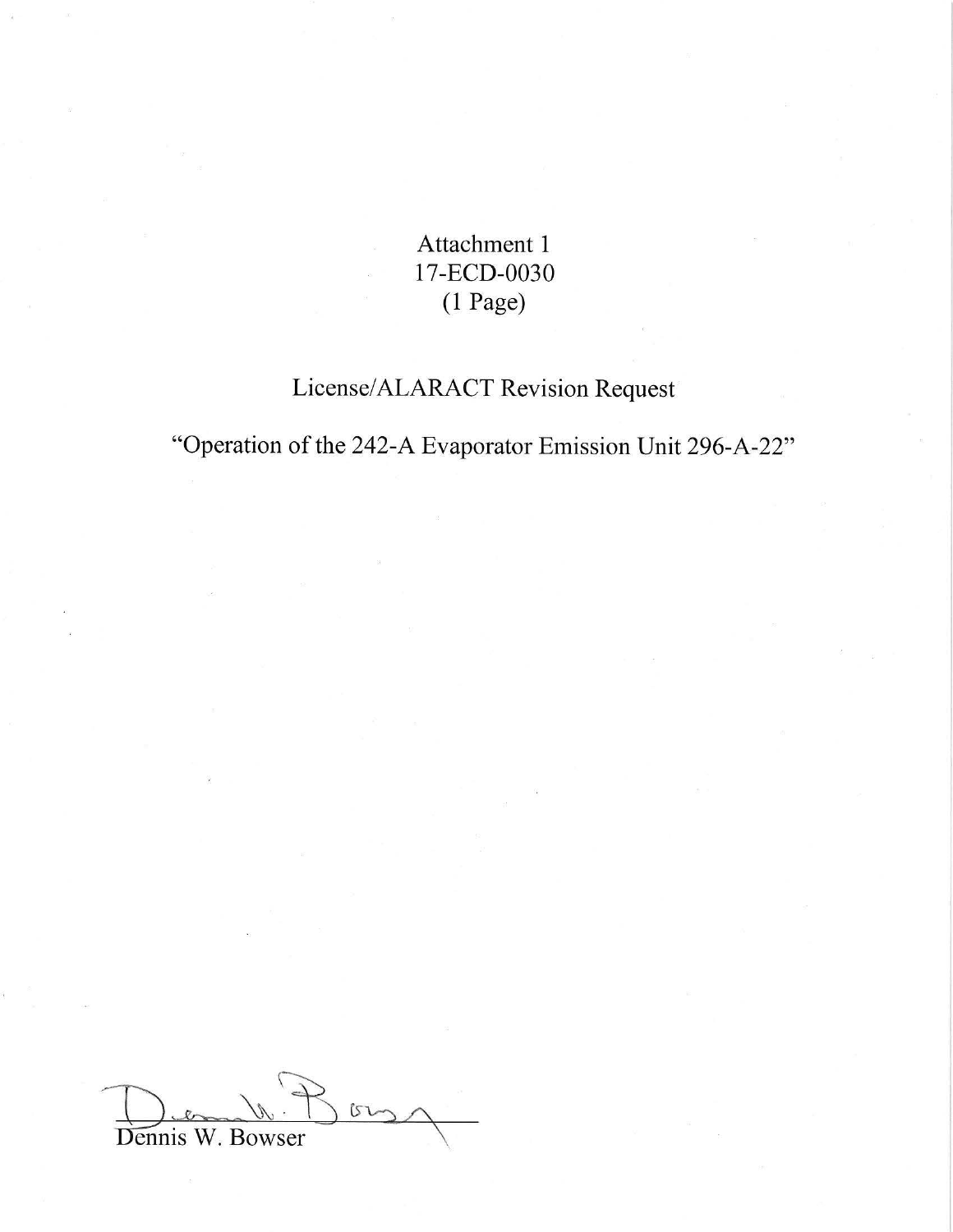Attachment I 17-ECD-0030

# **License** / **ALARACT Revision Request**

*NOTE: Any increase to abated or unabated potential to emit (PTE) is considered a modification and requires an Appendix A Application per Washington Administrative Code (WAC) 246-247.* 

Submittal Date: [ORP to fill in]

 $\times$  License Revision WDOH Condition Number: **ALARACT Revision** New ALARACT Rev. #:

**Report of Closure** 

# **PROJECT IDENTIFICATION**

Project Title: Operation of the 242-A Evaporator Emission Unit 296-A-22<br>Current WDOH NOC Number(s): 824<br>WDOH EU ID Number(s): 142 Current WDOH NOC Number(s): 824

WDOH EU ID Number(s):  $\frac{142}{2}$ <br>Current WDOH Approval Letter Number(s): AIR 12-306

## **DESCRIPTION OF CHANGE**

*Number of Attachments:* 0

*WDOH will provide a new approval letter containing any new or modified conditions that result from the following proposed change.* 

#### **Enter original and proposed wording here:**

Stack Height: 63.58 ft. Stack Height: 111.45 ft. 19.38 m. 33.97 m.

Stack Diameter: 0.67 ft. Stack Diameter: 0.48 ft.  $0.20$  m. 0.15 m.

Stack Exhaust Velocity: 33.43 ft/second 10.19 m/second Stack Exhaust Velocity: 48.00 ft/second 14.63 m/second

## **SIGNATURE**

| Licensee Name:  | U.S. Department of Energy, Office of River Protection |  |
|-----------------|-------------------------------------------------------|--|
| Licensee Title: | Permittee, Hanford Air Operating Permit and FF-01     |  |
| Licensee        |                                                       |  |
| Signature:      |                                                       |  |
| Date:           |                                                       |  |
|                 |                                                       |  |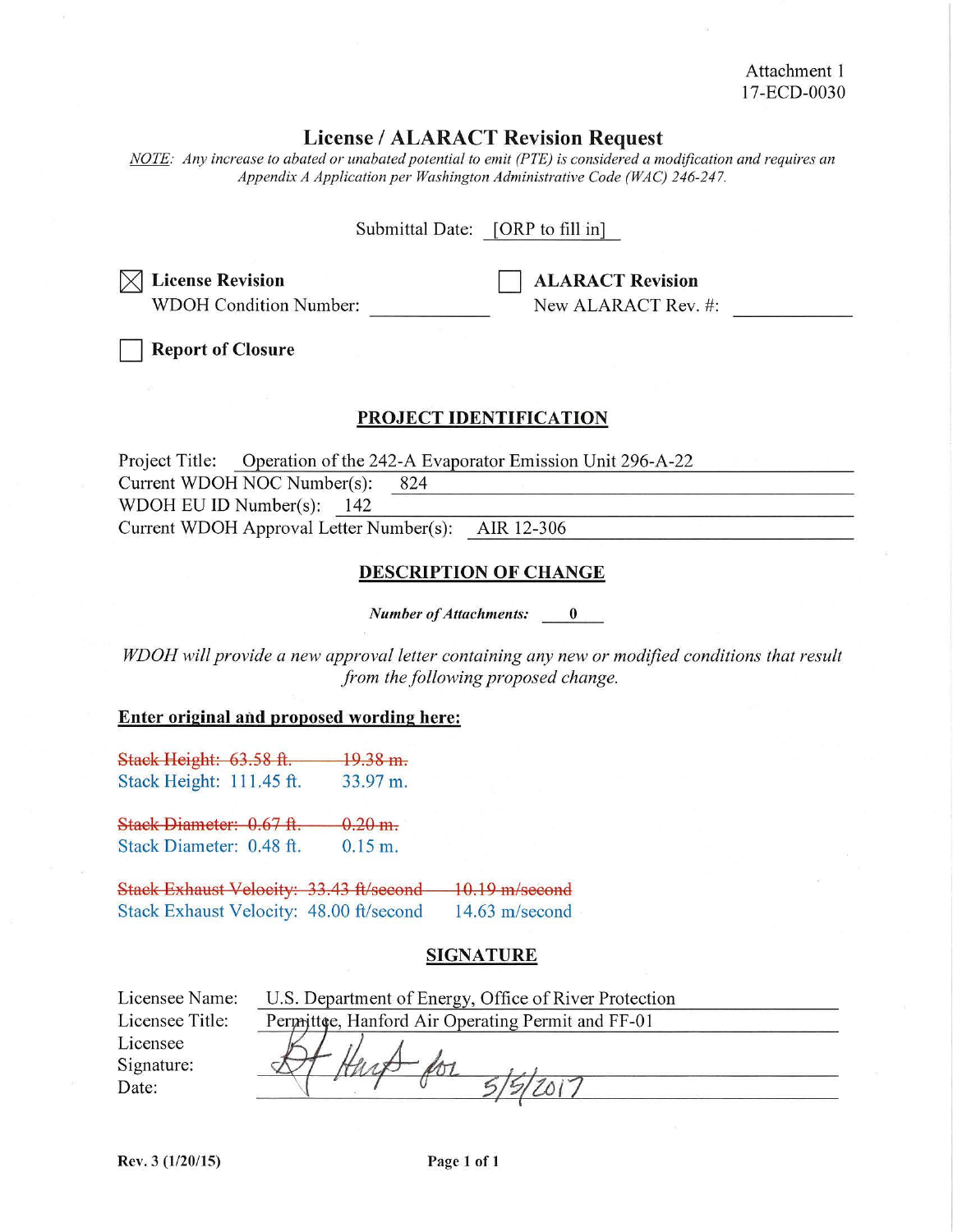# Attachment 2 17-ECD-0030 (1 Page Excluding Cover Sheet)

Notification of Change Not Requiring Permit Revision

 $\frac{1}{\text{Dennis W. Bowers}}$